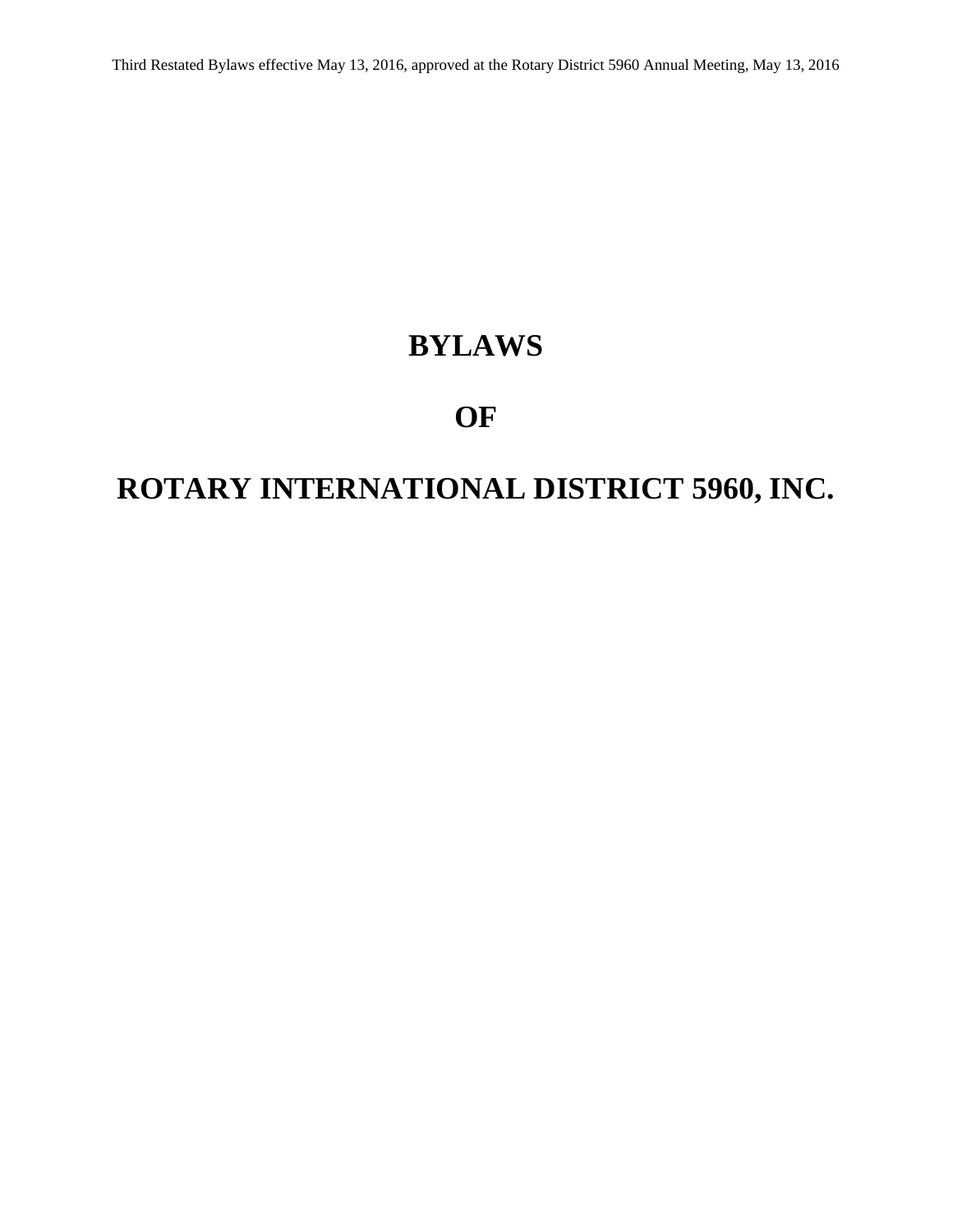# **TABLE OF CONTENTS**

| <b>ARTICLE ONE</b>                                           |
|--------------------------------------------------------------|
|                                                              |
| <b>ARTICLE TWO</b>                                           |
| MEMBERS, DUES, AND ANNUAL MEETING OF THE MEMBERSHIP 1        |
| <b>ARTICLE THREE</b>                                         |
|                                                              |
| <b>ARTICLE FOUR</b>                                          |
|                                                              |
| <b>ARTICLE FIVE</b>                                          |
|                                                              |
| <b>ARTICLE SIX</b>                                           |
|                                                              |
| <b>ARTICLE SEVEN</b>                                         |
| REPRESENTATIVE AND ALTERNATE TO THE COUNCIL ON LEGISLATION 9 |
| <b>ARTICLE EIGHT</b>                                         |
|                                                              |
| <b>ARTICLE NINE</b>                                          |
|                                                              |
| <b>ARTICLE TEN</b>                                           |
|                                                              |
| <b>ARTICLE ELEVEN</b>                                        |
|                                                              |
| <b>ARTICLE TWELVE</b>                                        |
|                                                              |
| <b>ARTICLE THIRTEEN</b>                                      |
|                                                              |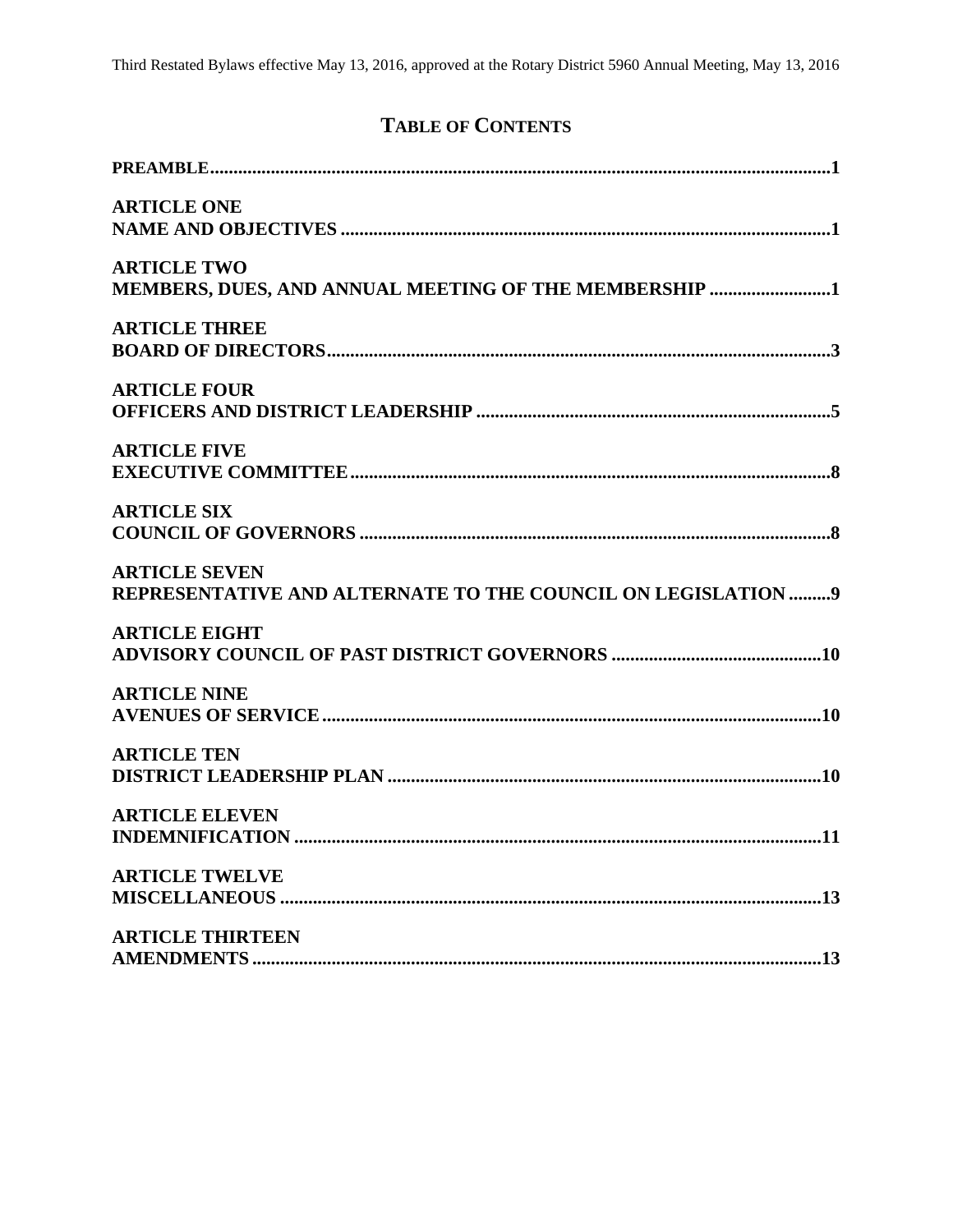# **RESTATED BYLAWS**

## **OF**

#### **ROTARY INTERNATIONAL DISTRICT 5960, INC.**

### **PREAMBLE**

The Rotary Clubs within District 5960 of Rotary International have adopted these restated bylaws, ("Bylaws") effective as of the 1st day of May, 2015. These Bylaws replace the original Bylaws in their entirety. Rotary International District 5960, Inc. was formed as a corporation in order to continue the legal existence of the unincorporated non-profit association of Rotary Clubs in east central and southeastern Minnesota and western Wisconsin that was formerly known as "District 5960, Rotary International."

# **ARTICLE ONE NAME AND OBJECTIVES**

#### **1.01 Name.**

The name of this corporation shall be Rotary International District 5960, Inc. It is referred to at times in these Bylaws simply as "Rotary District 5960," "District 5960," the "District," and the "Corporation."

#### **1.02 Objectives.**

- **1)** To provide structure for Rotary Clubs within the District as assigned by Rotary International (herein "RI"); to provide support to these Rotary Clubs in their pursuit of programs and activities that promote the Object of Rotary; and to encourage, promote, extend, and supervise Rotary throughout the territory assigned to it by RI;
- **2)** To conduct District Conferences;
- **3)** To conduct projects and activities that are consistent with its non-profit purposes and the Object of Rotary, as defined by RI;
- **4)** To hold, manage, sell, and lease personal and real property and to invest and re-invest corporate funds in any type of property or security which the Board of Directors may deem advisable whether or not such investments are of the type or character authorized by the Laws of the State of Minnesota for the investment of trust funds, and to enter into such contracts and execute such conveyances, instruments, and releases as may be necessary and proper to carry out the objects and purposes of the Corporation;
- **5)** To engage in any other permitted activities for corporations exempt from federal income tax under Section  $501(c)(4)$  of the Internal Revenue Code (or as may be subsequently amended); and
- **6)** To continue without break the legal identity of an unincorporated non-profit association of Rotary Clubs in southeastern Minnesota and western Wisconsin that was a district of RI and was known as "District 5960, Rotary International."

#### **1.03 Tax-Exempt Status.**

Notwithstanding any other provision of these Bylaws, the Corporation shall not carry on any other activities not permitted to be carried on by a corporation exempt from federal income tax under Section 501(c)(4) of the Internal Revenue Code (or the corresponding provision of any future United States Internal Revenue Law.)

# **ARTICLE TWO MEMBERS, DUES, AND ANNUAL MEETING OF THE MEMBERSHIP**

#### **2.01 Clubs.**

The members of the Corporation shall be comprised of and limited to all Rotary clubs designated to be in Rotary District 5960 pursuant to the Bylaws of RI. Whenever the capitalized term "Club" is referenced below in these Bylaws, it shall refer to a Rotary club within District 5960 in its capacity as a member of the Corporation. The addition or removal of a club or clubs from District 5960 pursuant to RI Bylaws shall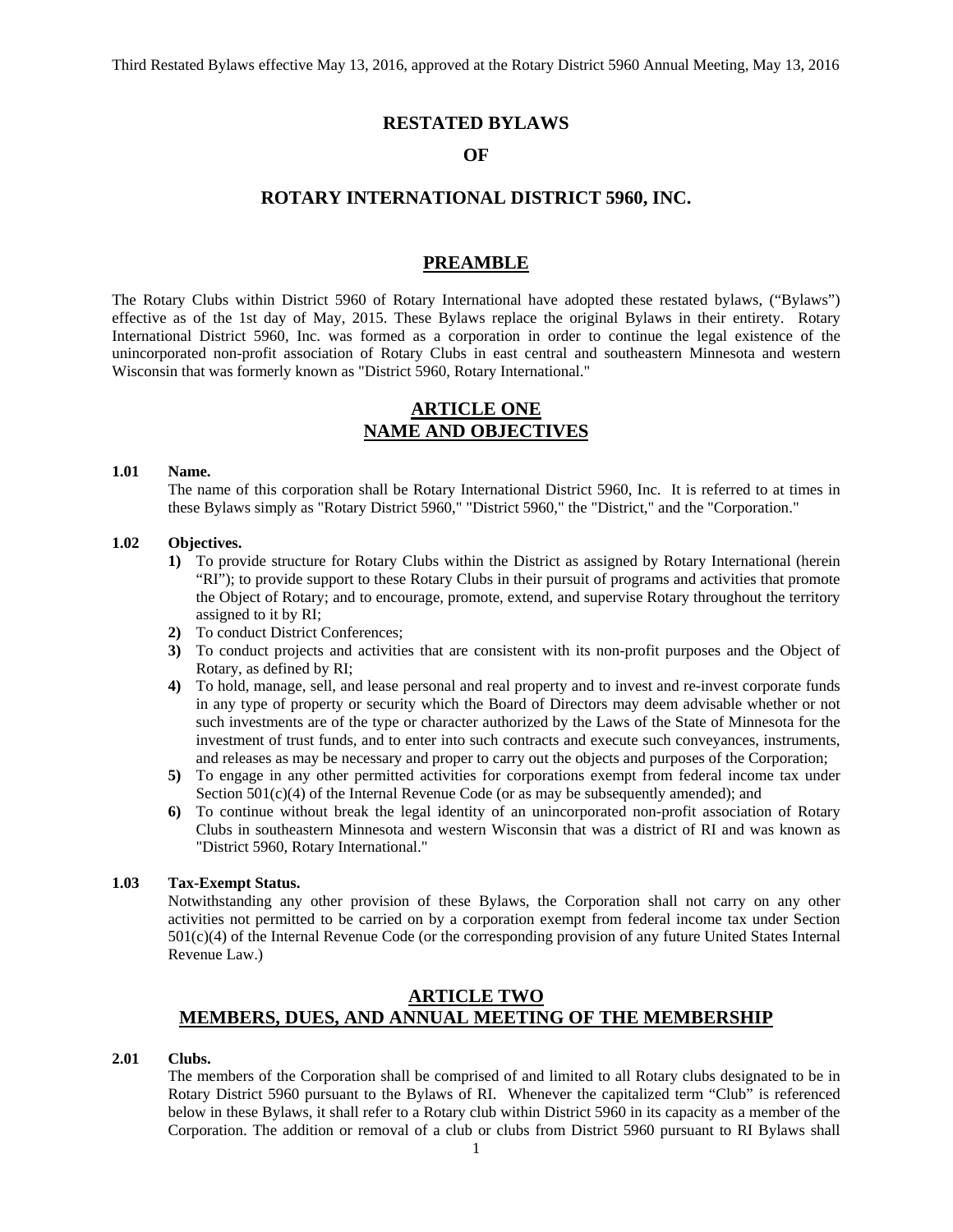immediately and automatically result in a corresponding change in the club's status as a member of the Corporation.

#### **2.02 Dues.**

- **2.02.01 Current Members of a Club.** Each Club shall pay annual dues to the District based on the number of its members as of July 1 at the rate established at the Annual Meeting which occurred during the prior fiscal year. Clubs are responsible for paying the dues to the District. This payment is due even if the member of the Club has not paid the Club for the dues. The dues to the District are to be paid to the District not later than August 31.
- **2.02.02 New Members of a Club.** Each Club shall also pay full annual dues to the District for each of its new members who join the Club from July 2 through December 31 of the current fiscal year and in this case the dues payment shall be due on January 31 of the current fiscal year. A half year dues amount shall be paid by each Club based upon the number of its new members who joined the Club between January 1 and June 30 of the current fiscal year and in this case the dues payment shall be due on July 31 of the next fiscal year.
- **2.02.03 Refunds of Dues.** No refund of paid dues will be made to a Club or to an individual member of a Club should the person cease to be a member of that Club. If a Club has paid dues based on a member who ceases to be a member of that Club and that person becomes a member of another Club in this District in the same Rotary year, no additional dues based on that member will be due to the District from the new Club.

#### **2.03 Annual Meeting.**

The Annual Meeting of the District is the formal annual business meeting of the District. It shall be held during the District Conference. The Board shall establish the time or place for the Annual Meeting. It shall send to the Clubs written or electronic notice of the time and place of the Annual Meeting at least 30 days, but not more than 60 days, before the date of the meeting. All resolutions to be submitted to the Annual Meeting shall be originated by a Club, the District Governor, the District Governor-elect, the District Governor-nominee or the Board. All resolutions shall be submitted to the District Governor no less than 30 days prior to the Annual Meeting, and such resolutions shall be reviewed by the Board for recommendation to the Annual Meeting.

#### **2.04 Business of the Annual Meeting.**

The business that may be conducted at the Annual Meeting shall include:

- **1)** Election of the District's member to the Nominating Committee that selects a director-nominee of RI;
- **2)** Consideration of any amendments to the Articles of Incorporation or Bylaws that are properly submitted;
- **3)** Setting the per capita dues for the next fiscal year;
- **4)** Consideration of all resolutions that have been properly submitted; and
- **5)** Other business as shall properly come before the Annual Meeting.

Reference: Article 12 of the RI Bylaws, regarding Nominating Committee for director-nominee of RI.

#### **2.05 Voting at Annual Meeting.**

#### **2.05.01 Electors.**

Each Club shall select, certify, and send to the Annual Meeting at least one elector. Any Club with a membership of more than 25 shall be entitled to one additional elector for each additional 25, or major fraction thereof, of its members. Such membership shall be determined by the number of members in the Club as of the date of the most recent semi-annual payment which precedes the date on which the vote is to be held. However, any Club whose membership in RI has been suspended by the Board of Directors of RI shall not be entitled to any elector. Each elector must be a member of the Club. An elector must be present at the Annual Meeting to vote.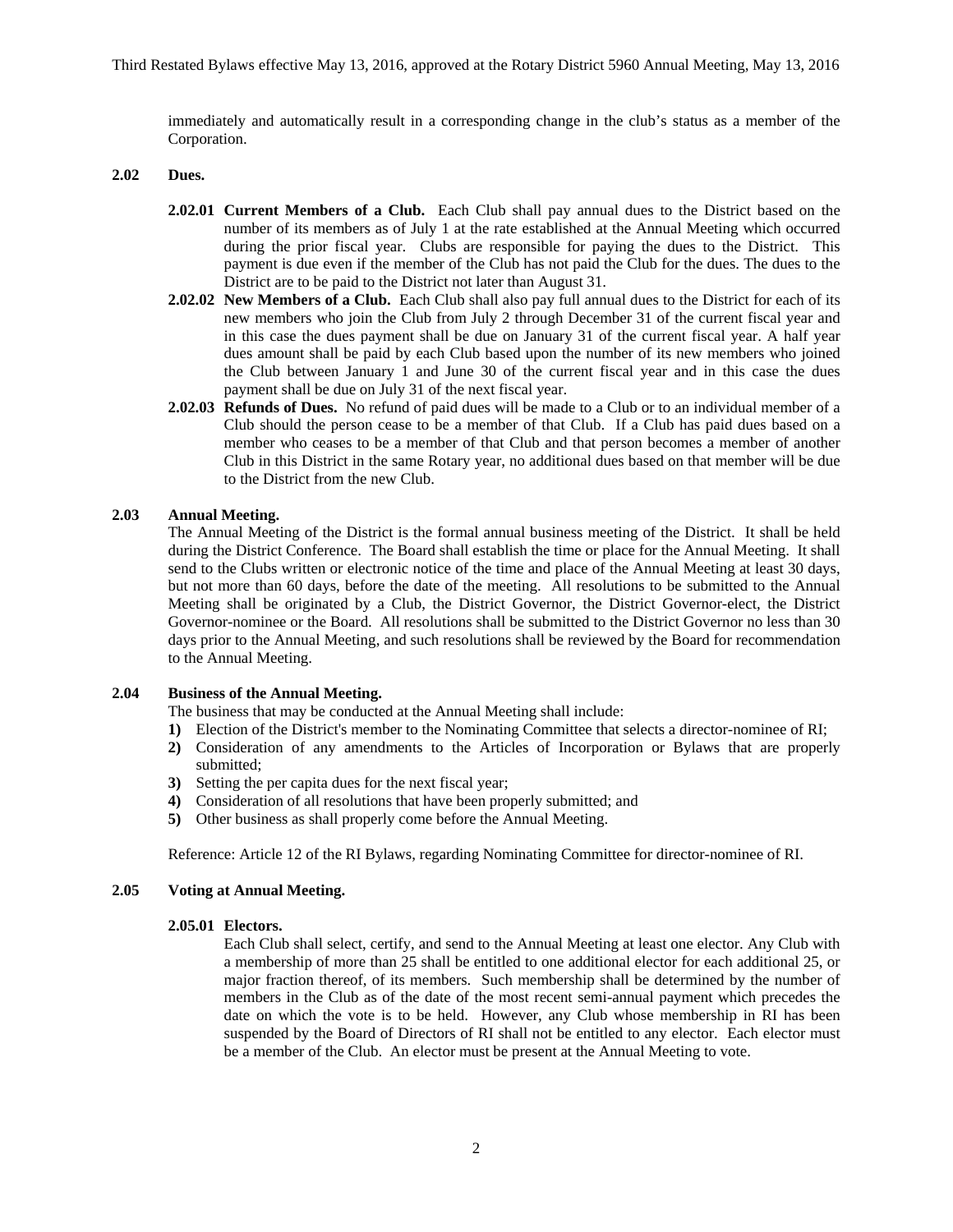#### **2.05.02 Voting Procedures at Annual Meeting.**

- **1) Electors Only.** The following issues shall be voted on only by electors:
	- **(a)** the election of a member of the Nominating Committee for RI director-nominee;
	- **(b)** the decision as to the amount of the District dues;
	- **(c)** the amendment of these Bylaws.
- **2) Club Members in Good Standing.** Every member of a Club who is present and in good standing, whether or not an elector, shall be entitled to vote on all other matters submitted to a vote at such Annual Meeting. However, any elector shall have the right to demand a poll upon any matter presented to the Annual Meeting. In such cases, voting shall be restricted to electors.

Reference: Article 15.050.2 of the RI Bylaws

#### **2.05.03 Quorum.**

With respect to votes by electors at the Annual Meeting, a quorum shall exist if at least 20 electors representing at least 8 Clubs are present at the Annual Meeting.

#### **2.06 Special Meetings.**

The Chair of the Board or any three or more Directors serving on the Board or the Chair of the Council of Governors may call a special meeting of the Clubs. The Chair of the Board shall send written or electronic notice of the time and place of any special meeting at least 10 days, but not more than 60 days, before the date of such special meeting. A quorum shall exist if at least 20 delegates representing at least 8 Clubs are present at the special meeting. Voting shall be made by a two-thirds majority of the delegates present.

# **ARTICLE THREE BOARD OF DIRECTORS**

#### **3.01 Purpose of the Board.**

The Board of Directors (Board) oversees the business and finances of the District and is responsible for establishing and updating the policies *(see 3.04.04)* of the District.

#### **3.02 Qualifications.**

Only active member Rotarians, as defined by RI, who are members of Clubs in the District and who have served as President of a Club in any Rotary District are eligible to serve as Directors.

#### **3.03 Composition and Terms of Office.**

The Board shall be composed of the current members of the Council of Governors (other than the District Governor-nominee-designate), the Assistant Governor Team Leader, the District Rotary Foundation Committee Chair, the Membership Chair, the Public Image Chair, the District Treasurer, two or more Past District Governors (each for a one year term, renewable at the option of the District Governor-elect), and three or more Club Past Presidents representing one small Club (25 or less), one medium Club (26 – 75) and one large Club (76 or more)(each for a one year term, renewable at the option of the District Governorelect). If there are co-chairpersons for a team or committee, only one shall be designated by the District Governor to serve as a member of the Board. The District Governor shall serve as the Chairperson. The most immediate and available Past District Governor of District 5960, who is an active member of a Club, shall serve as the Vice Chairperson.

#### **3.04 Duties of the Board.**

#### **3.04.01 Strategic Plan.**

The Board shall develop a Strategic Plan for the District, and shall review that plan annually and update it as needed. The Board shall report on an assessment of the Strategic Plan at the Annual Meeting of the District.

#### **3.04.02 Fiduciary Responsibility.**

At each regular meeting, the Board shall receive and monitor quarterly financial statements, to include at least a Budget Report and a Balance Sheet as submitted by the Treasurer and previously reviewed by the Finance Committee.

#### **3.04.03 Training Fee.**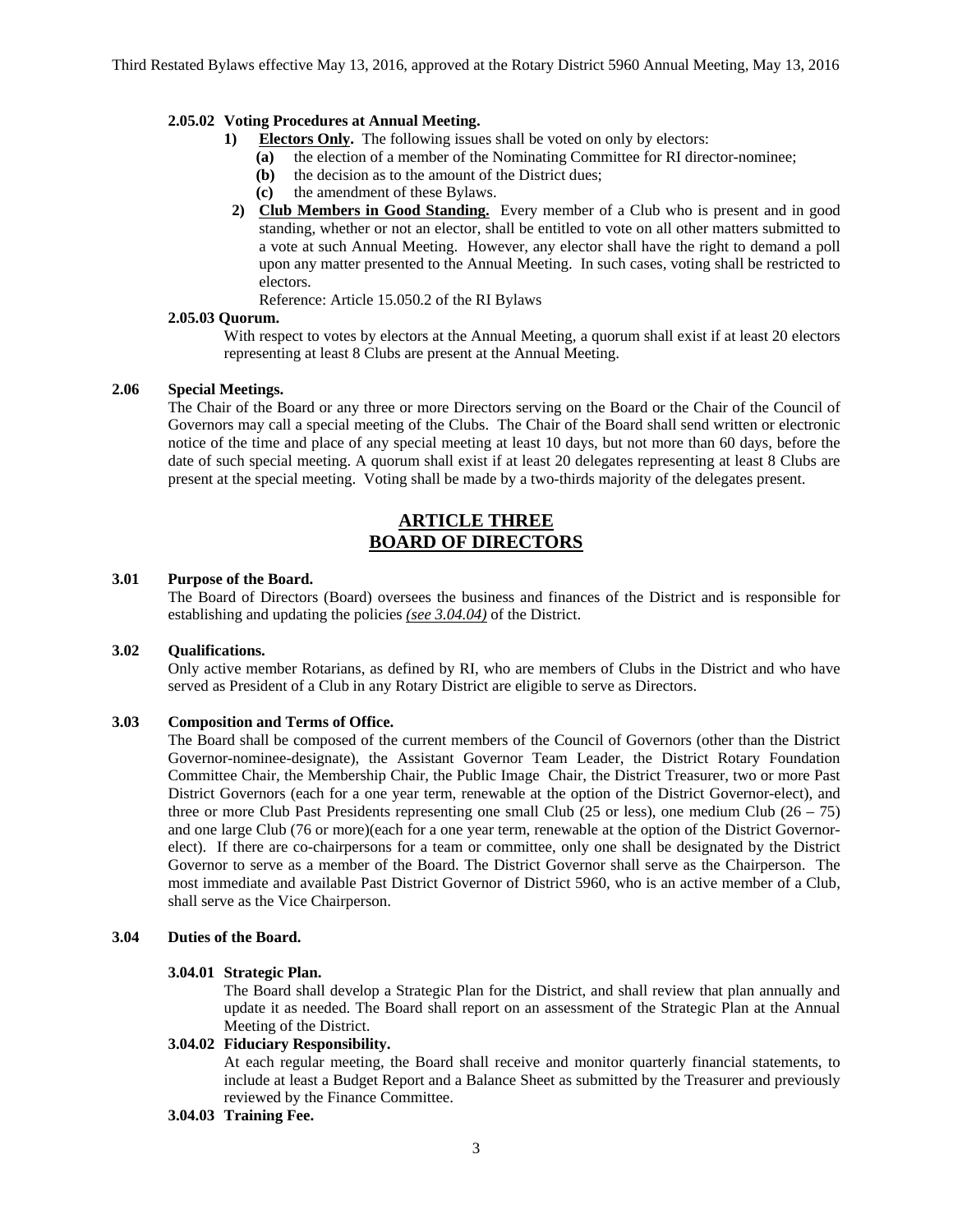The Board, upon recommendation of the Finance Committee, shall set an annual Training Fee to be paid by each Club. The amount of this fee may vary depending on Club size.

#### **3.04.04 Manual of Policies and Procedures.**

The Board shall establish and, as needed, update a manual of policies and procedures for the District, (the "Manual of Policies and Procedures"). Before any changes or additions are made to the Manual of Policies and Procedures, including the appended policies or proposed policies, the changes or additions shall be reviewed by the Rules and Legislation Committee of the District. The purpose of such review shall be to ensure compliance with Rotary International rules and procedures and to ensure consistency within the Manual of Policies and Procedures.

#### **3.05 Appointment of Directors and Successor Directors.**

Directors shall be appointed by the District Governor-elect prior to the commencement of the new Directors' terms of office. In the event of the death, removal, or resignation of any Director, or in the event any Director is no longer an active member of a Club, the District Governor may appoint a successor Director to fill the former Director's unexpired term. If the Director needing to be replaced was serving by reason of being a qualifying member of the Council of Governors, the Assistant Governor Team Leader or the District Rotary Foundation Committee Chair, such Director shall be replaced by the person who replaces that official position for the District.

#### **3.06 Removal from the Board.**

The Board may, by a majority vote of the Directors, vote to remove any Director for cause.

#### **3.07 Board Meetings**.

#### **3.07.01 Time; Place.**

Meetings of the Board may be held from time to time, but no less than three times per Rotary year as provided in this Section. The Board meetings shall be held at the locations determined from time to time by the Chair of the Board. The Board may determine under **Section 3.07.02** that a meeting of the Board shall be held solely by means of remote communication.

#### **3.07.02 Meetings Solely by Means of Remote Communication.**

Any meeting among Directors may be conducted solely by one or more means of remote communication through which all of the Directors may participate with each other during the meeting, if the same notice is given of the meeting as would be required by **Section 3.07.04**, and if the number of Directors participating in the meeting is sufficient to constitute a quorum at a meeting. Participation in a meeting by that means constitutes presence at the meeting.

#### **3.07.03 Participation in Meetings by Means of Remote Communication.**

A Director may participate in a Board meeting by means of conference telephone or, if authorized by the Board, by such other means of remote communication, in each case through which the Director, other Directors so participating, and all Directors physically present at the meeting may participate with each other during the meeting. Participation in a meeting by this means constitutes presence at the meeting.

#### **3.07.04 Calling Meetings; Notice.**

The District Governor or any two Directors may call a Board meeting by giving at least five (5) days' notice to all Directors of the date, time and place of the meeting. The notice need not state the purpose of the meeting. Any notice given to a Director by a form of electronic communication consented to by the Director to whom the notice is given, is effective when given. The notice is deemed given (i) if by facsimile communication, when directed to a telephone number at which the Director has consented to receive notice; (ii) if by electronic mail, when directed to an electronic mail address at which the Director has consented to receive notice; or (iii) if by any other form of electronic communication by which the Director has consented to receive notice, when directed to the Director. Consent by a Director to notice given by electronic communication may be given in writing or by electronic communication. Any consent so given may be relied upon until revoked by the Director, provided that no revocation affects the validity of any notice given before receipt of revocation of the consent.

#### **3.07.05 Previously Scheduled Meetings.**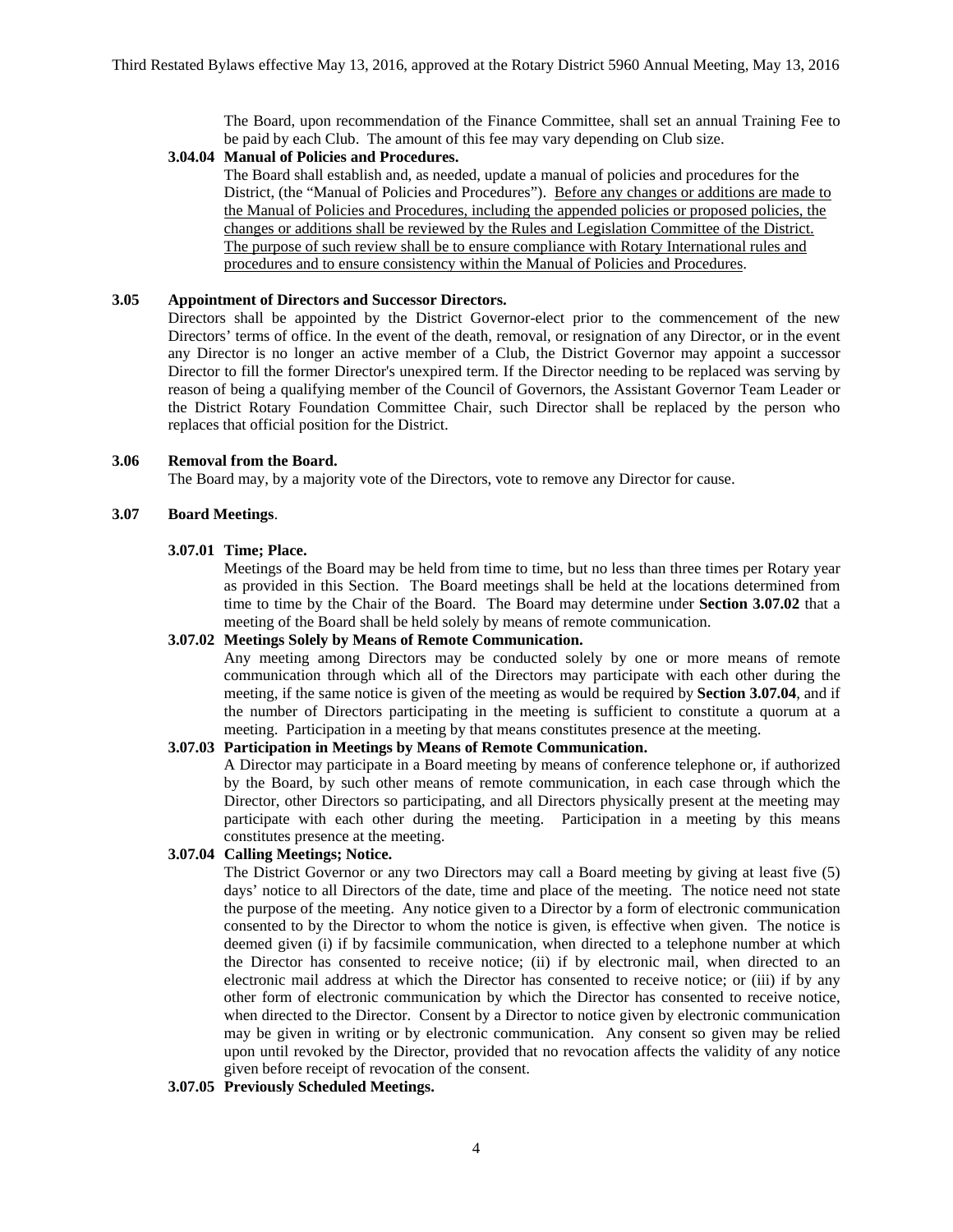If the day or date, time, and place of a Board meeting were announced at a previous meeting of the Board, no notice is required. Notice of an adjourned meeting need not be given other than by announcement at the meeting at which adjournment is taken.

#### **3.07.06 Waiver of Notice.**

A Director may waive notice of a meeting of the Board. A waiver of notice by a Director entitled to notice is effective whether given before, at, or after the meeting and whether given in writing, orally, by electronic communication, or by attendance. Attendance by a Director at a meeting is a waiver of notice of that meeting, except where the Director objects at the beginning of the meeting to the transaction of business because the meeting was not lawfully called or convened and does not participate thereafter in the meeting.

#### **3.07.07 Absent Directors.**

A Director may give advance written consent or opposition to a proposal to be acted on at a Board meeting. If the Director is not present at the meeting, consent or opposition to a proposal does not constitute presence for purposes of determining the existence of a quorum, but consent or opposition shall be counted as a vote in favor of or against the proposal and shall be entered in the minutes or other record of action at the meeting, if the proposal acted on at the meeting is substantially the same or has substantially the same effect as the proposal to which the Director has consented or objected.

#### **3.07.08 Quorum.**

One-third of the Directors currently holding office present at a meeting is a quorum for the transaction of business. In the absence of a quorum, a majority of the Directors present may adjourn a meeting from time to time until a quorum is present.

#### **3.07.09 Voting.**

At all meetings of the Board, each Director shall have one (1) vote. Vote shall be by majority decision.

#### **3.08 Actions of the Board.**

The Board shall take action by the affirmative vote of a majority of the Directors present at a duly held meeting having a quorum at the time the action is taken, unless otherwise required by these Bylaws, Minnesota Statutes Chapter 302A, or by the Articles of Incorporation.

#### **3.09 Action Without a Meeting.**

Any action required or permitted to be taken by the Board may be effected by written signature or by remote communication in lieu of a physical Board meeting. Any such action taken in accordance with this provision shall be recorded as minutes of such meeting.

#### **3.10 Compensation.**

Directors shall not be compensated for their duties as Directors, nor shall the Directors be reimbursed for their reasonable and substantiated expenses incurred on behalf of the District, unless the District's Annual Budget for the current fiscal year specifically allows for reimbursement and in that case not in excess of the amount so budgeted.

# **ARTICLE FOUR OFFICERS and DISTRICT LEADERSHIP**

Only Active Club Rotarians who are members of Clubs in District 5960 shall be eligible to serve as officers and in positions of District leadership. The officers of the District shall consist of the District Governor and the District Treasurer.

#### **4.01 District Governor.**

The District Governor ("DG") shall serve as the President and Chief Executive Officer of the District. The District Governor shall perform the customary duties of a president and a chief executive officer of a corporation and those assigned by the bylaws and policies of RI, by these Bylaws, and the Manual of Policies and Procedures. The District Governor shall serve as an *ex-officio* member of all District Committees except the Nominating Committee. The District Governor shall be elected for a one-year term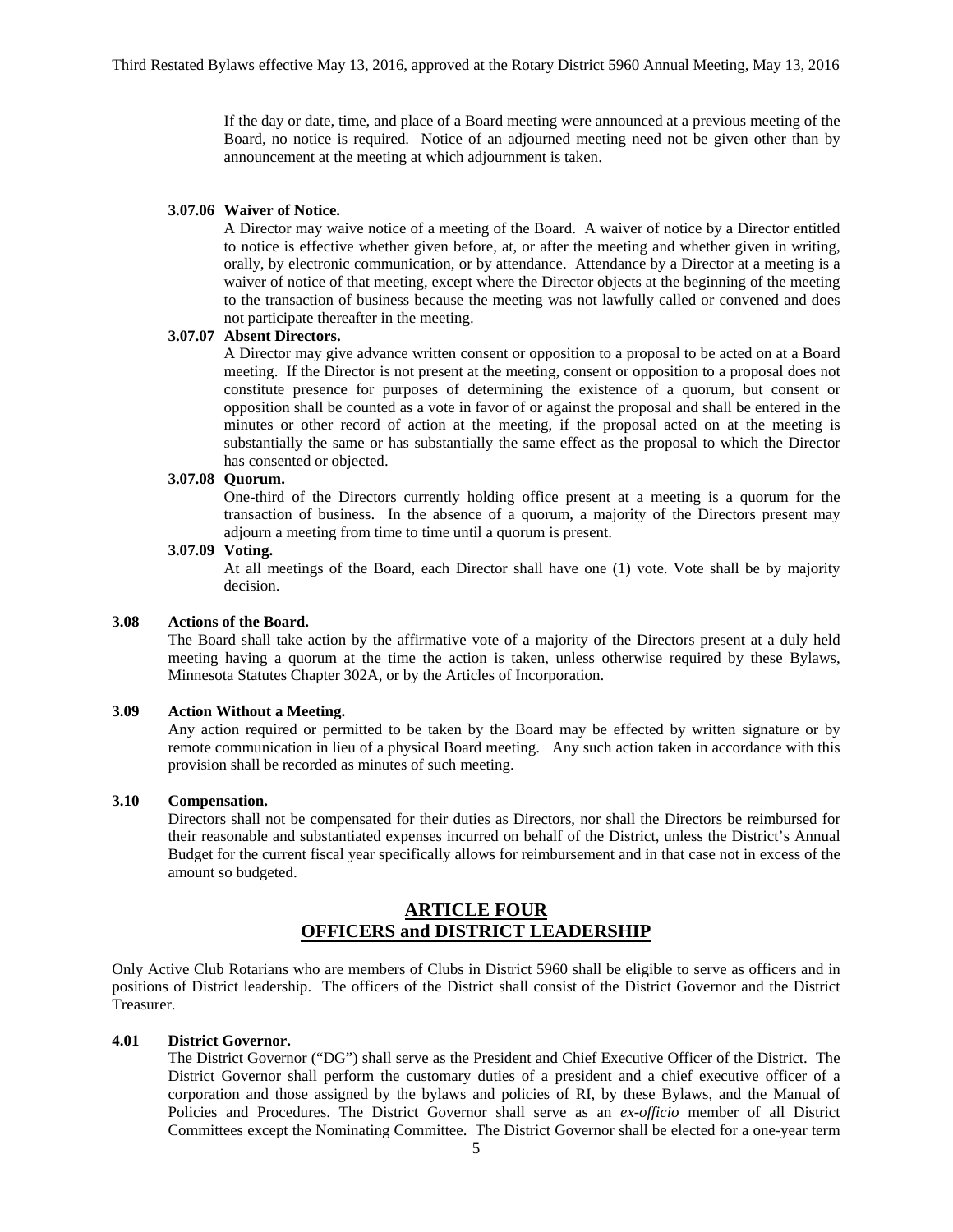in the manner set forth by the bylaws and policies of RI, by these Bylaws, and the Manual of Policies and Procedures. The District budget shall include an allowance for the out of pocket expenses of the District Governor.

The Board may, by a two-thirds vote, but only for cause, request the President of RI to remove a District Governor pursuant to the bylaws and policies of RI. In the event of an unexpected vacancy in the office of District Governor, the District shall abide by the terms of the bylaws and policies of RI.

Reference: RI Bylaws 15.110; Rotary Code of Policies - Section - 27.030.3 - Filling Vacancies in Office of Governor

#### **4.02 District Treasurer.**

The District Governor shall appoint the District Treasurer to one or more consecutive one-year terms, but it is recommended that a Rotarian not serve in this office for more than three consecutive terms. Whenever possible, the District Treasurer should be a Certified Public Accountant. The District Treasurer shall serve as custodian of all District funds *except that* a District Conference Treasurer may serve as the custodian of District Conference funds. The District Treasurer shall be bonded for purpose of serving as the District Treasurer. All funds, deposits, bonds, and accounts shall be designated as "Rotary International District 5960" or "Treasurer, Finance Committee - District 5960." The District Treasurer shall be responsible for the billing and collection of Club dues. The District Governor may assign additional duties to the District Treasurer. The removal from office of the District Treasurer may be made for cause, with a majority vote of the Directors.

#### **4.02.01 Assistant District Treasurer.**

The District Governor may appoint an Assistant District Treasurer, having the same qualifications as the District Treasurer, for a one-year term. In an emergency, in the absence of the District Treasurer from the District, or in the case of permanent vacancy of the office of District Treasurer, the Assistant Treasurer shall immediately fulfill the duties of the District Treasurer.

#### **4.02.02 District Conference Treasurer.**

The District Governor may appoint a District Conference Treasurer to receive and disburse all funds associated with the District Conference. The District Conference Treasurer shall provide the District Treasurer and Board with a complete accounting of all District Conference funds. The District Conference Treasurer shall deliver to the District Treasurer any fund balance remaining after payment of all expenses of the District Conference.

#### **The District leadership also includes the following:**

#### **4.03 District Governor-elect.**

The District Governor-elect ("DGE") shall assume this office in the manner set forth by the bylaws and policies of RI, these Bylaws, and the Manual of Policies and Procedures. Under normal procedures, the DGE shall assume the office of District Governor in the year immediately after serving as DGE. The District Governor may assign other responsibilities to the District Governor-elect, which are in addition to those prescribed by the bylaws and policies of RI, these Bylaws, and the Manual of Policies and Procedures. The District budget shall include an allowance for the out of pocket expenses of the District Governor-elect.

#### **4.04 District Governor-nominee.**

Under normal procedures, the District Governor-nominee ("DGN") shall assume the office of District Governor-elect in the year immediately after serving as DGN. The District Governor may assign other responsibilities to the DGN, which are in addition to those prescribed by the bylaws and policies of RI, these Bylaws, and the Manual of Policies and Procedures. The District budget shall include an allowance for the out of pocket expenses of the District Governor-nominee.

#### **4.05 District Governor-nominee-designate.**

The minimum qualifications for serving as a District Governor-nominee-designate ("DGND") shall be in accordance with the bylaws and policies of RI. It is also recommended, but not required, that the person shall have served as an Assistant Governor or shall have served as the chairperson of a high level District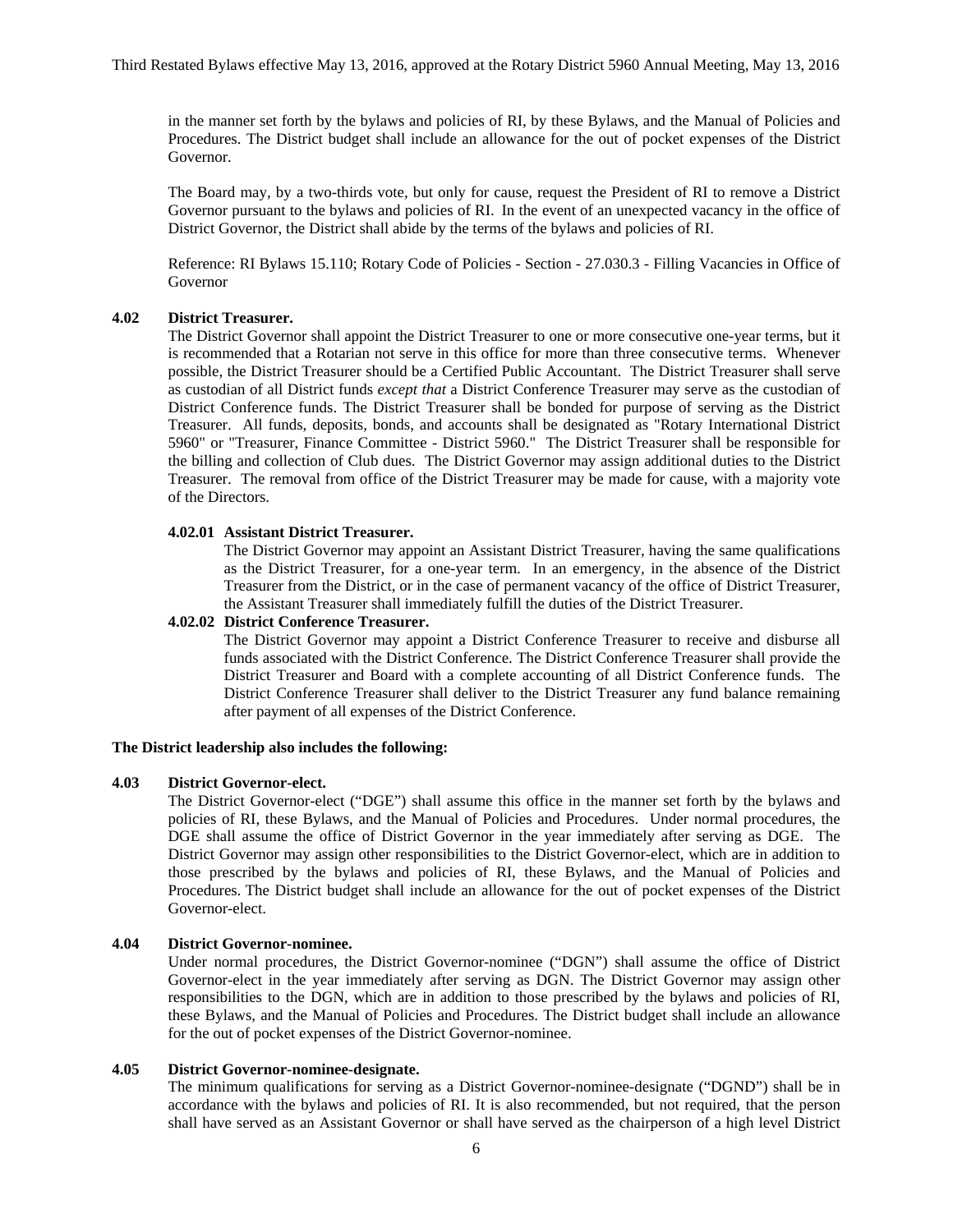committee. The DGND shall be elected for a six-month term in the manner set forth by the bylaws and policies of RI, these Bylaws, and the Manual of Policies and Procedures. Under normal procedures, the DGND shall assume the office of District Governor-nominee on the first day of July immediately after serving as DGND. The District Governor may assign other responsibilities to the DGND, which are in addition to those prescribed by the bylaws and policies of RI, these Bylaws, and the Manual of Policies and Procedures. The District budget shall include an allowance for the out of pocket expenses of the DGND.

#### **4.06 Vice-Governor.**

The Nominating Committee will select one available Past District Governor to be named Vice-Governor. The role of the Vice-Governor will be to replace the District Governor in case of temporary or permanent inability to continue in the performance of the District Governor's duties.

#### **4.07 Nominating Committee.**

#### **4.07.01 Composition.**

The committee shall consist of not less than seven members of which at least four of the members shall be from the three most recent and available Past District Governors (PDG), in order of succession, plus one PDG at-large. Additional members shall be from the most recent and available Past Club Presidents, one each from small (25 members or less), medium (26-75), and large (76 or more) Clubs, with representation from rural and urban Clubs. No two members can be from the same Club, and no Club may have a representative on the Committee if there is a candidate from the same Club. The Committee Chair shall be the most immediate PDG who is able to serve and shall be one of the four required PDGs. The Committee Chair shall select all the members of the committee within these committee makeup guidelines

#### **4.07.02 Responsibilities.**

The committee shall seek out and propose the best available candidate for the office of District Governor-nominee and for the Representative and Alternate to the Council on Legislation in the year when such are to be selected. The committee shall customarily meet in October or November.

#### **4.07.03 Notice Regarding District Governor-nominee Suggestions.**

A notice to Clubs requesting suggestions for District Governor-nominee shall be sent out by the District Governor at least two months prior to the due date for receiving those suggestions, as specified in RI Bylaws 13020.4. The nominee designated by the Nominating Committee is not approved or elected at the Annual Meeting, but is elected at the RI Convention held immediately preceding the year in which such nominee is to be trained at the International Assembly. In other words, the nominee is elected at the RI Convention at the end of the nominee's year as the DGN.

#### **4.07.04 Nomination and Selection of Council on Legislation Representative and Alternate.** See 7.02 and 7.03 of these Bylaws

Reference: Articles 8 and 13 of the RI Bylaws.

#### **4.08 Assistant Governor Team Leader.**

The Assistant Governor Team Leader shall be a former Assistant Governor appointed by the District Governor-elect. The appointment is to be made by the end of September of the year he or she is serving as District Governor-elect. The Assistant Governor Team Leader is to be a resource to both the Assistant Governors and to the District Governor. The Assistant Governor Team Leader, should be available and capable of answering routine questions and inquiries from the Assistant Governors, should periodically inquire of the Assistant Governors of problems, questions, successes and activities that are occurring in each of their areas, keep the District Governor informed of the same and shall generally assist the District Governor in his/her communication and coordination with the Assistant Governors. The District Governor may assign other responsibilities to the Assistant Governor Team Leader, which are in addition to those prescribed herein.

#### **4.09 Assistant Governors.**

#### **4.09.01 Selection.**

The minimum qualifications for serving as an Assistant Governor include membership in a Club in the District for at least three years and one year of service as a Club President. By the end of November of the year he or she is serving as District Governor-elect, the District Governor-elect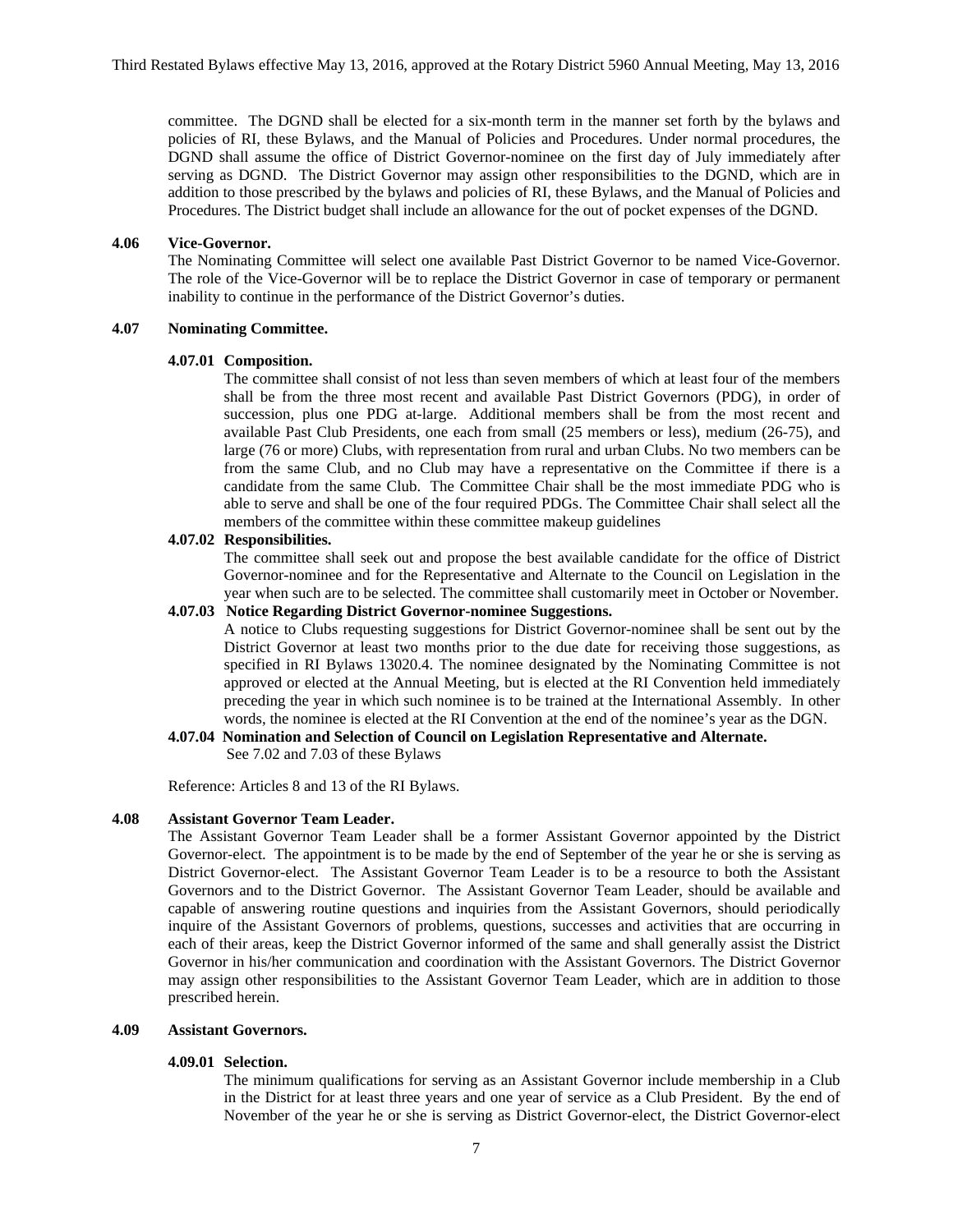shall select an Assistant Governor for each of the areas comprising the District. [Provisions regarding terms and term limits are listed in the Manual of Policies and Procedures.]

Reference: Rotary Code of Policies 19.060.1

#### **4.09.02 Responsibilities.**

The responsibilities of the Assistant Governors shall be delineated in the Manual of Policies and Procedures.

#### **4.10 District Training Team Leader.**

The District Governor-elect shall appoint a District Training Team Leader to serve for a nineteen month term. The term shall commence on the 1st day of July when the District Governor-elect begins his or her term as District Governor-elect and shall continue through Mid-term Seminar for the year when the same person is then District Governor.

#### **4.11 Rules and Legislation Committee.**

The Rules and Legislation Committee shall be responsible to:

- 1) Review and recommend changes to these Bylaws and to the Manual of Policies and Procedures. The purpose of such review shall be to ensure compliance with Rotary International rules and procedures and to ensure consistency within the Manual of Policies and Procedures. Any such recommendations shall be made to the Board of for its consideration; and
- 2) Undertake such other duties and responsibilities as may be assigned to it by the Board or by the District Governor.

#### **4.12 Removal from Leadership Positions.**

The removal of persons from leadership positions other than the District Governor shall be made by a majority vote of the Board. However, when removal from a leadership position involves the District Governor-elect, District Governor-nominee, the District Governor-nominee-designate, or the District Rotary Foundation Committee Chair, additional compliance with any Rotary International and Rotary Foundation rules and procedures is required.

# **ARTICLE FIVE EXECUTIVE COMMITTEE**

#### **5.01 Composition.**

 The Executive Committee shall be composed of the District Governor, the District Governor-elect, the District Governor-nominee, and the most immediate and available Past District Governor, who is an active member of a Club. The District Governor shall serve as the chairperson of the committee. Actions by the Executive Committee shall be reported to the Board as soon as practical, but not later than 72 hours after such action.

#### **5.02 Responsibilities.**

 The Executive Committee may exercise all powers of the Board when the Board is not in session. It shall make decisions between meetings of the Clubs and between meetings of the Board on behalf of the District on matters requiring immediate attention.

# **ARTICLE SIX COUNCIL OF GOVERNORS**

#### **6.01 Purpose.**

The Council of Governors (COG) assists in the preparation of incoming District Governors, serves as an advisory panel for the District Governor, and provides input to the Board concerning the District's Strategic Plan.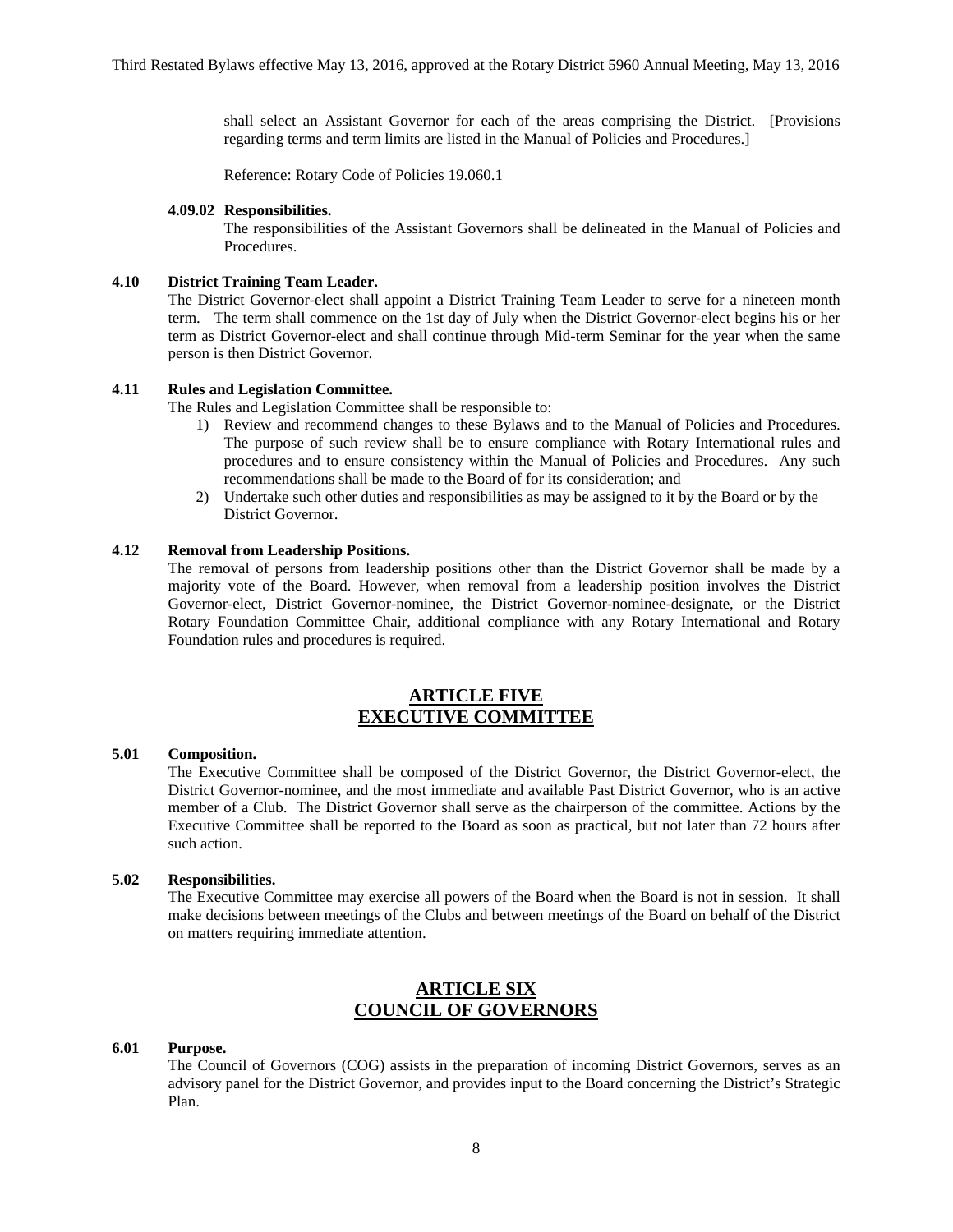#### **6.02 Composition.**

The Council of Governors shall consist of the current District Governor, the three most immediate and available Past District Governors who served in the District and who remain as active members of a Club, the District Governor-elect, the District Governor-nominee and the District Governor-nominee-designate.

The most immediate Past District Governor on the COG shall serve as the Chair of the COG. The District Governor-nominee-designee shall serve as the secretary for the first year of membership on the COG.

#### **6.03 Responsibilities.**

The Council of Governors shall:

- **1)** Provide counsel and advice to the current District Governor.
- **2)** Provide education and training for the incoming District Governors of the District.
- **3)** Foster continuity and consistency in District leadership and within the District.
- **4)** Provide input on strategic planning to the Board, including any initiatives it deems appropriate.
- **5)** Make recommendations of District leadership talent and expertise in order to facilitate and optimize the annual recruitment and appointment of District leaders.

# **ARTICLE SEVEN REPRESENTATIVE AND ALTERNATE TO THE COUNCIL ON LEGISLATION**

#### **7.01 Qualification to be a Representative.**

A Representative shall be a member of a Club and shall have served a full term as an officer of RI at the time of election, that is, as a District Governor. However, upon certification by the current District Governor, with the concurrence of the president of Rotary International that no past officer is available in the District, a Rotarian who has served less than a full term as Governor or the Governor-elect may be elected.

To qualify for service at the Council on Legislation, (the "Council"), the Representative must be informed of the qualifications and submit to the general secretary a signed statement that the Rotarian understands the qualifications, duties, and responsibilities of a Representative; is qualified, willing, and able to assume and perform faithfully such duties and responsibilities; and shall attend the meeting for its full duration.

#### **7.02 Nominations.**

Any Club by vote may nominate a qualified Past District Governor of any Club in the District for Representative where such member has indicated a willingness and ability to serve. The Club shall certify in writing such nomination and the willingness and ability of the candidate to serve. Such certification must include the signatures of the Club President and Secretary, and be submitted to the Chair of the Nominating Committee by the deadline established by that Chair.

#### **7.03 Selection.**

The Representative and the Alternate Representative shall be selected by the Nominating Committee. The nomination procedure, including any challenges and a resulting election, shall be conducted and completed in the year two years preceding the Council. The nomination procedure shall be based on the Nominating Committee procedures for District Governors set forth in section 13.020 of the Rotary International Bylaws.

A candidate for Representative shall not be eligible to serve on the Nominating Committee. If there is only one duly nominated candidate for Representative, the District Governor shall declare such nominee to be the District's Representative to the Council. The District Governor shall also appoint a qualified Rotarian who is a member of a Club in this District as the Alternate.

If there are no nominees for Representative, the Nominating Committee shall select the best qualified Rotarians who are willing and able to serve and the Representative and as the Alternate.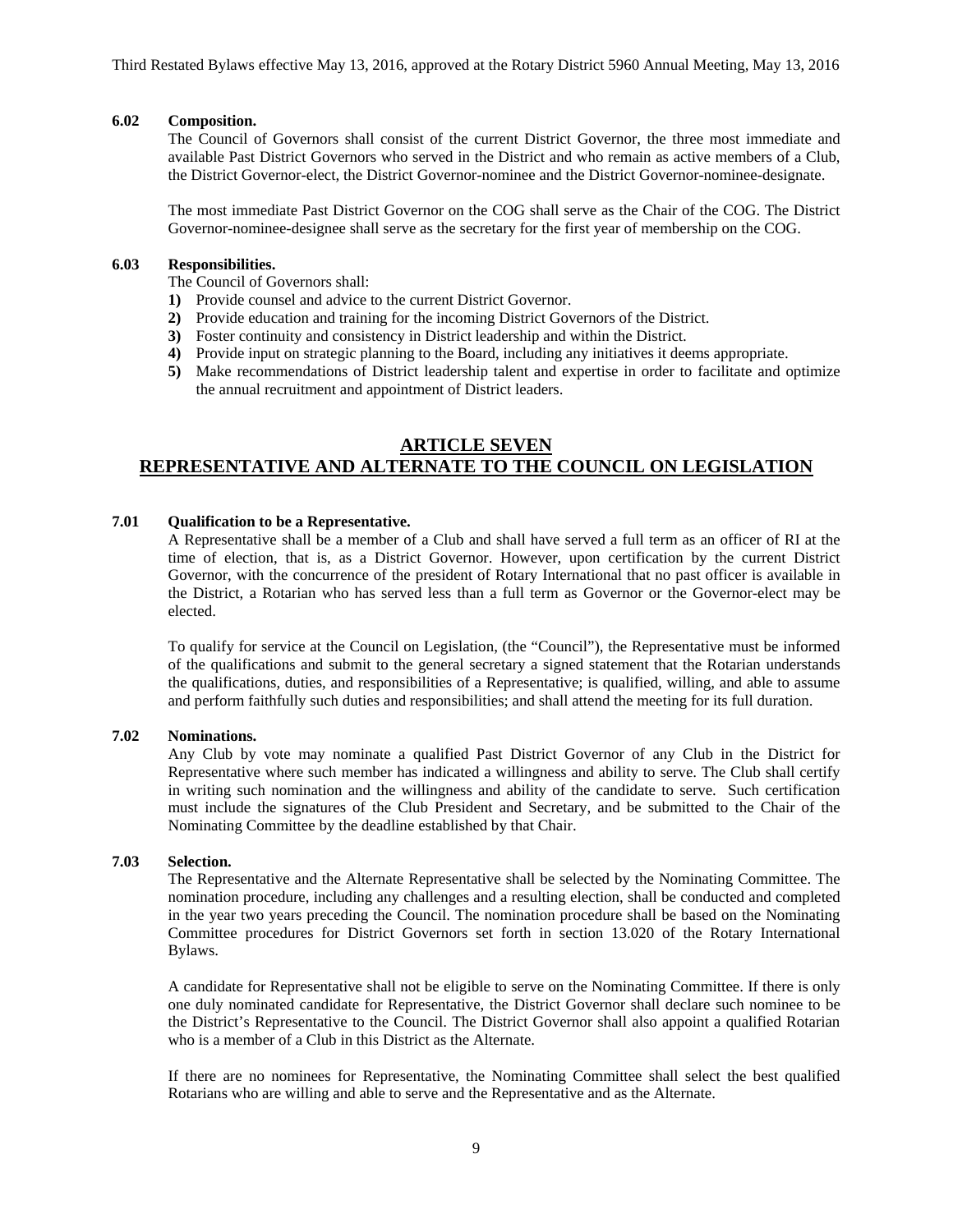Third Restated Bylaws effective May 13, 2016, approved at the Rotary District 5960 Annual Meeting, May 13, 2016

#### **7.04 Duties of District Representative to the Council.**

It shall be the duty of the Representative to:

- **1)** assist Clubs in preparing their proposals for the Council;
- **2)** discuss proposed legislation at the District Conference and/or other District meetings;
- **3)** be knowledgeable of the existing attitudes of Rotarians within the District;
- **4)** give critical consideration to all legislation presented to the Council and effectively communicate those views to the Council;
- **5)** act as an objective legislator of RI;
- **6)** attend the meeting of the Council for its full duration;
- **7)** report on the deliberations of the Council to the Clubs of the District following the meeting of the Council; and

#### **7.05 Representative and Alternate Unable to Serve.**

Where neither the Representative nor the Alternate Representative is able to serve, the District Governor may designate some other duly qualified member of a Club in the District to be the Representative to the Council.

References: Articles 8 and 13 of the RI Bylaws.

# **ARTICLE EIGHT ADVISORY COUNCIL OF PAST DISTRICT GOVERNORS**

#### **8.01 Advisory Council of Past Governors.**

In addition to the Council of Governors as defined in Article Six, an Advisory Council of Past District Governors is a standing council in this District. It is composed of all Past District Governors who are members of Rotary clubs within the District. The District Governor should call a meeting of the Advisory Council at least once a year within the month following the end of the International Assembly to allow the Governor-elect to inform the current and Past District Governors about the issues debated and presented at the International Assembly. This may be combined with the District Team Training Seminar. Meetings of the Advisory Council may be held as in-person events or by use of electronic means.

Throughout the Rotary year, the District Governor should draw upon Past District Governors for assistance in extension efforts, in informing incoming District Governors, in promoting the Rotary International Convention, in disseminating Rotary information, and in direct assistance to weaker Clubs, serving when invited by the president of the Club and the Governor as ad hoc members of the Board of Directors of a Club.

The authority and/or the responsibility of the District Governor shall in no way be impaired or impeded by the advice or actions of the Past District Governors.

References: Rotary Code of Policies 19.080.1 and 19.080.2

# **ARTICLE NINE AVENUES OF SERVICE**

#### **9.01 General.**

Rotary's commitment to Service Above Self has been channeled through the Avenues of Service, which have formed the foundation of club activity and which remain central to the work of Rotary, ensuring that Rotary service efforts are balanced and working to achieve all aspects of the Object of Rotary.

# **ARTICLE TEN DISTRICT LEADERSHIP PLAN**

#### **10.01 General.**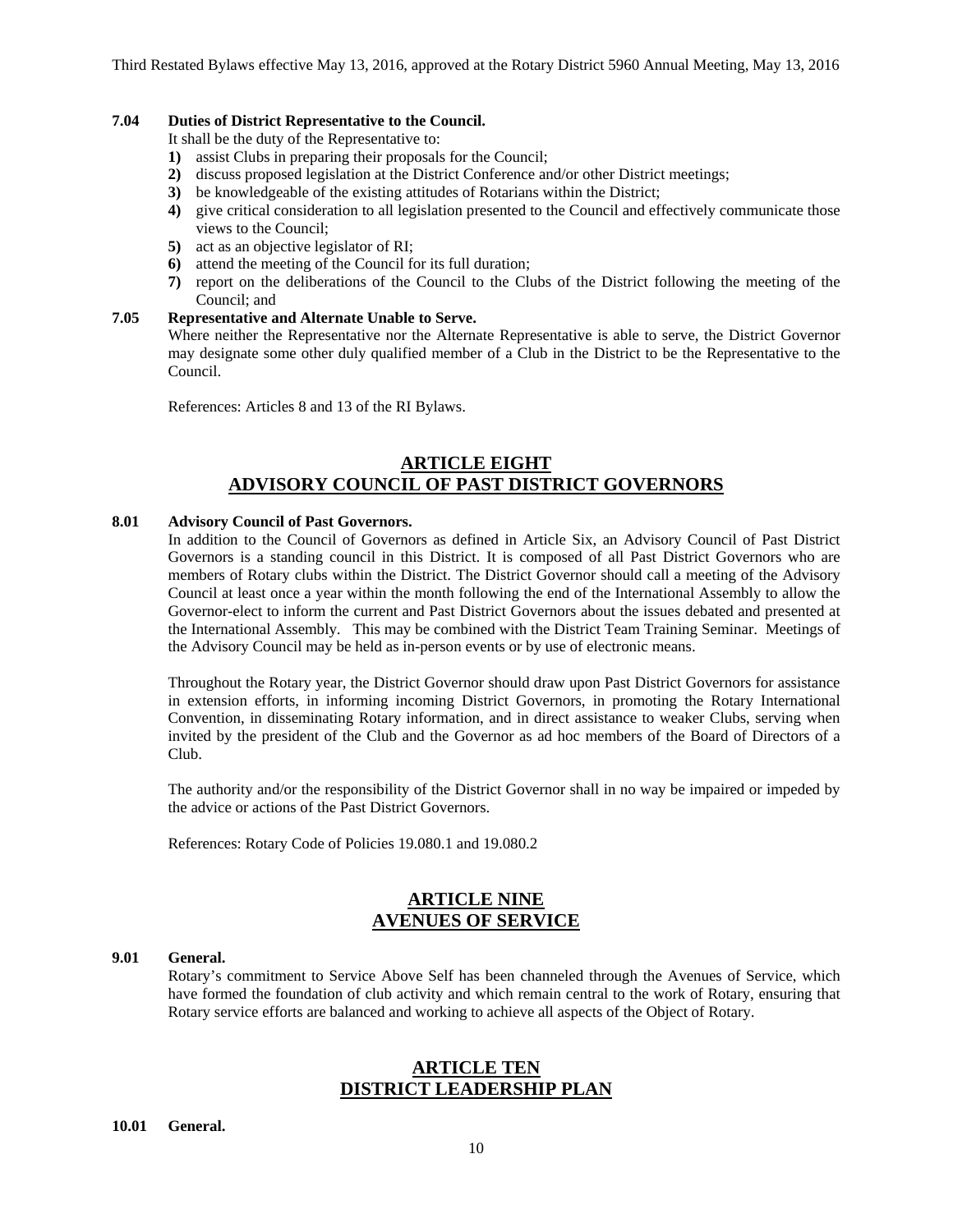The District Leadership Plan shall be contained in the Manual of Policies and Procedures.

# **ARTICLE ELEVEN CONFLICTS OF INTEREST; INDEMNIFICATION**

#### **11.01 Director and Officer Conflicts of Interest**.

The Corporation shall not enter into any contract or transaction with (a) one or more of its Directors, Officers, or a member of the immediate family of any of its Directors or Officers, (b) a director or officer of a related organization, or a member of the immediate family of a director or officer of a related organization, or (c) an organization in or of which the Corporation's Director or Officer, or member of the immediate family of any of its Directors or Officers, is a director, officer, legal representative or has a material financial interest; unless the material facts as to the contract or transaction and as to the interest of the Director(s) or Officer(s) are fully disclosed or known to the Board, and the Board authorizes, approves, or ratifies the contract or transaction in good faith by the affirmative vote of a majority of the Directors (not counting any vote that the interested Director or Officer might otherwise have, and not counting the interested Director or Officer in determining the presence of a quorum. In light of the preceding sentence's mandate, the Board shall adopt a policy specifying procedures to be followed by the Corporation to approve any transactions where a conflict exists. Failure to comply with this Section shall not, however, invalidate any contract or transaction to which the Corporation is a party.

#### **11.02 Definitions Applicable to Conflicts of Interest**.

For purposes of the prior section, "immediate family'' encompasses the following individuals: spouses, domestic-partners-in-fact, parents, children, children's spouses or children's domestic-partners-in-fact, siblings, or spouses or domestic-partners-in-fact of siblings. "Domestic-partner-in-fact" is used with respect to those designated as the intended life partner of an individual or otherwise identified as being related to that individual through intended long term ties of love, affection, responsibility, and commitment common to those undertaken in marriages recognized by the state having jurisdiction over the matter, regardless of whether such relationship is defined by or otherwise recognized by any governmental authority. "Material financial interest" encompasses, but is not limited to, an individual's relationship to an organization with respect to which rights of the individual exist, whether or not yet vested, for payment of dividends, profit-sharing, compensation, reimbursement of expenses, repayment of obligations or other liabilities, from the organization, but for purposes of the prior section "material financial interest" does not include fixing the compensation of the Director or fixing the compensation of another Director as a Director, Officer, employee, or agent of the Corporation, even though the first Director is also receiving compensation from the Corporation.

#### **11.03 Insurance**.

The Corporation may, to the full extent permitted by applicable law from time to time in effect, purchase and maintain insurance on behalf of any person who is or was a Director, Officer, employee, or member of a committee of the Corporation against any liability asserted against such person and incurred by such person in any such capacity.

#### **11.04 Indemnification; Coverage.**

To the full extent permitted by any applicable law, and subject to the procedural limitations noted in **Section 11.06** following, the Corporation shall indemnify each person made or threatened to be made a party to any threatened, pending or completed civil, criminal, administrative, arbitration, or investigative proceeding, including a proceeding by or in the right of the Corporation, by reason of the former or present capacity of the person as:

- **1)** a Director, Officer, employee, or member of a committee of this Corporation, or
- **2)** a governor, director, officer, partner, trustee, employee or agent of another organization (including employee benefit plans), who while a Director, Officer, employee, or member of a committee of this Corporation, is or was serving another organization at the request of this Corporation, or whose duties as a Director, Officer, employee, or member of a committee of this Corporation involve or involved such service to another organization.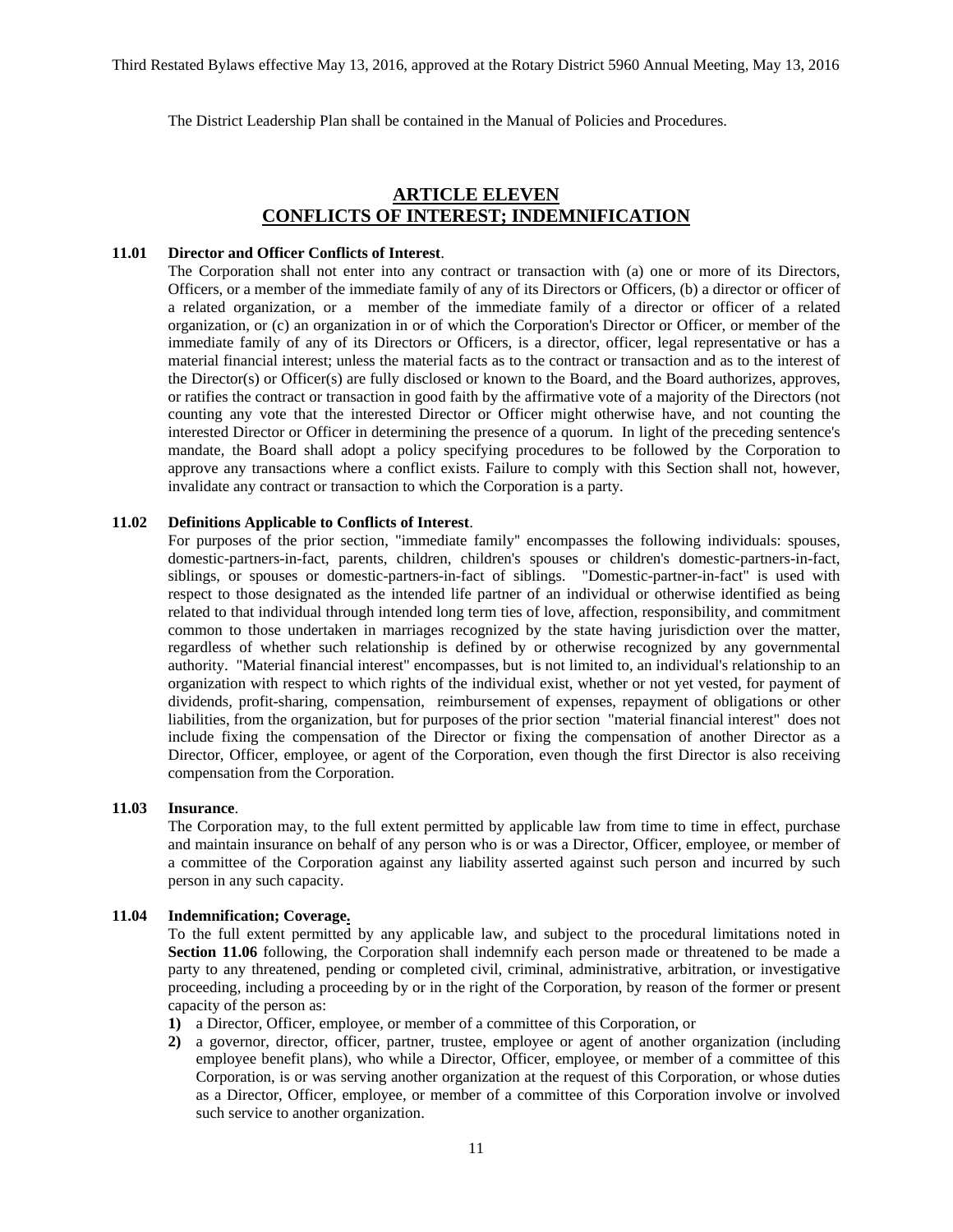#### **11.05 Mandatory Indemnification**.

Indemnification is mandatory, if, with respect to the acts or omissions of the person complained of in the proceeding, the person:

- **1)** has not been indemnified by another organization or employee benefit plan for the same liability described in the preceding paragraph with respect to the same acts or omissions;
- **2)** acted in good faith;
- **3)** received no improper personal benefit and Section 317A.255 of Minnesota Statutes, as now enacted or hereinafter amended, regarding conflicts of interest, has been satisfied;
- **4)** in the case of a criminal proceeding, did not have reasonable cause to believe the conduct was unlawful; and
- **5)** in the case of acts or omissions occurring by a Director, Officer, employee, or member of a committee of this Corporation acting in such official capacity, reasonably believed that the conduct was in the best interests of this Corporation, or in the case of acts or omissions occurring by a Director, Officer, employee, or member of a committee of this Corporation who is or was serving another organization at the request of this Corporation, or whose duties as a Director, Officer, employee, or member of a committee of this Corporation involve or involved such service to another organization, reasonably believed that the conduct was not opposed to the best interests of this Corporation.

#### **11.06 Indemnification: Eligibility, Advances, and Ancillary Recovery.**

Any indemnification realized other than under this Article shall apply as a credit against the indemnification provided herein.

- **1)** Determination of eligibility for indemnification payments or advances shall be made in accord with Section 317A.521, subd. 6 of Minnesota Statutes, as now enacted or hereinafter amended. In essence, same provides that whether a person is entitled to payment or reimbursement of expenses in advance of the final disposition of the relevant proceedings shall be made:
	- **(a)** by the Board by a majority of a quorum; Directors who are at the time parties to the proceeding are not counted for determining a majority or the presence of a quorum;
	- **(b)** if a quorum under **(a)** cannot be obtained, by a majority of a committee of the Board, consisting solely of two or more Directors not at the time parties to the proceeding, duly designated to act in the matter by a majority of the full Board including Directors who are parties;
	- **(c)** if a determination is not made under **(a)** or **(b)**, by special legal counsel, selected either by a majority of the Board or a committee by vote constituted under **(a)** or **(b)**, respectively, or, if the requisite quorum of the full Board cannot be obtained and the committee cannot be established, by a majority of the full Board including Directors who are parties; or
	- **(d)** if an adverse determination is made under **(a) (b)** preceding, or **subsection (2)** following, or if no determination is made within 60 days after the termination of a proceeding or after a request for an advance of expenses, by a court in this state, which may be the court in which the proceeding involving the person's liability took place, upon application of the person and notice the court requires.
- **2)** With respect to a person who is not, and was not at the time of the acts or omissions complained of in the proceedings, a Director, Officer, or person having, directly or indirectly, the power to direct or cause the direction of the management or policies of the Corporation, the determination whether indemnification of this person is required because the criteria in **Section 11.05** of this Article has been satisfied and whether this person is entitled to payment or reimbursement of expenses in advance of the final disposition of a proceeding under Section 317A.521, subd. 3 of Minnesota Statutes, as now enacted or hereinafter amended, may be made by an appointed committee of the Board, having at least one member who is a Director.
- **3)** Unless otherwise determined by the Board by a majority of a quorum, advances of expenses incurred which are payable under **Section 11.05** shall not be made prior to a final disposition of a proceeding unless same are paid from insurance policies held by the Corporation. For purposes of this **subsection (3)**, Directors who are at the time parties to the proceeding shall not be counted for determining a majority or the presence of a quorum.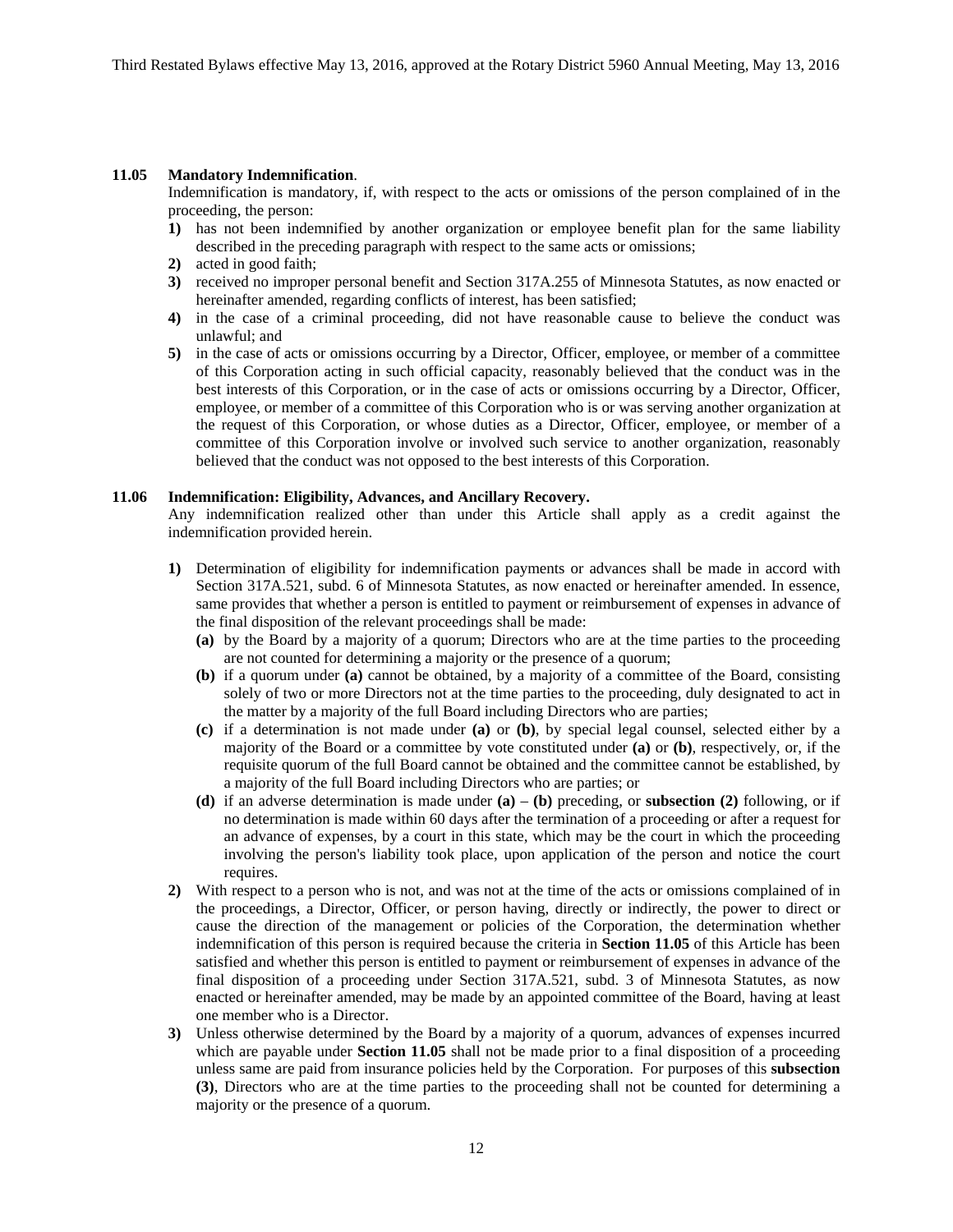# **ARTICLE TWELVE MISCELLANEOUS**

#### **12.01 Conformity with RI Articles of Incorporation and Bylaws.**

These Bylaws are intended to supplement the Articles of Incorporation and Bylaws of RI. If any provision in these Bylaws conflicts with the Constitution, Bylaws, or policies of RI, as amended, then the terms of the Constitution, Bylaws, or Policies of RI shall prevail *unless* a different result is required by Minnesota or federal law, in which case the provision required by law shall prevail.

#### **12.02 The Articles and Bylaws Supersede Previous Legislation.**

The Articles of Incorporation, filed on August 16, 2007 and these Bylaws, together with such amendments as may be subsequently adopted, shall constitute the entire legislation governing the administration of District 5960 and shall therefore, replace any and all legislation previously enacted by the Clubs.

#### **12.03 Robert's Rules of Order.**

The edition of *Robert's Rules of Order, Newly Revised, and all subsequent editions thereof,* that is then currently sanctioned by the Robert's Rules Association governs this organization in all parliamentary situations that are not provided for in the laws of the State of Minnesota, these Bylaws, or adopted rules.

#### **12.04 Fiscal Year.**

The fiscal year of the District shall be from July 1 through June 30 of the following year.

#### **12.05 Principal Office.**

The principal office of the District shall be the business office address of the District.

# **ARTICLE THIRTEEN AMENDMENTS**

#### **13.01 Amendment Process.**

These Bylaws may be amended as follows:

#### **13.01.01 Annual Meeting.**

These Bylaws may be amended at the Annual Meeting by a majority vote of electors as provided in **Section 2.05** of these Bylaws. Before being considered by the electors at the Annual Meeting, an amendment must have been reviewed by the Rules and Legislation Committee and the Board, either or both of which may make a recommendation regarding that amendment. For an amendment to be considered at the Annual Meeting, the District Governor shall have given notice of such proposed amendment to all of the Clubs at least 30 days before the Annual Meeting.

#### **13.01.02 Ballot-by-Mail.**

These Bylaws may be amended by Ballot-by-Mail of the Clubs if a majority of the votes are cast in favor of the proposed amendment. Each Club shall have that number of votes as otherwise set forth in **Section 2.05.01** of these Bylaws as if the electors were voting at the Annual Meeting. Each Club must cast all of its votes as a block. For the Ballot-by-Mail to be valid, at least 8 Clubs shall have timely cast their ballots and the ballots shall constitute a minimum of at least 20 votes.

Before being considered by the Clubs in a Ballot-by-Mail, a proposed amendment must have been reviewed by the Rules and Legislation Committee and the Board, either or both of which may make recommendations regarding that amendment. For a proposed amendment to be considered in a Ballot-by-Mail, the District Governor shall have given notice of such proposed amendment to all of the Clubs at least 30 days before the Ballot-by-Mail voting deadline.